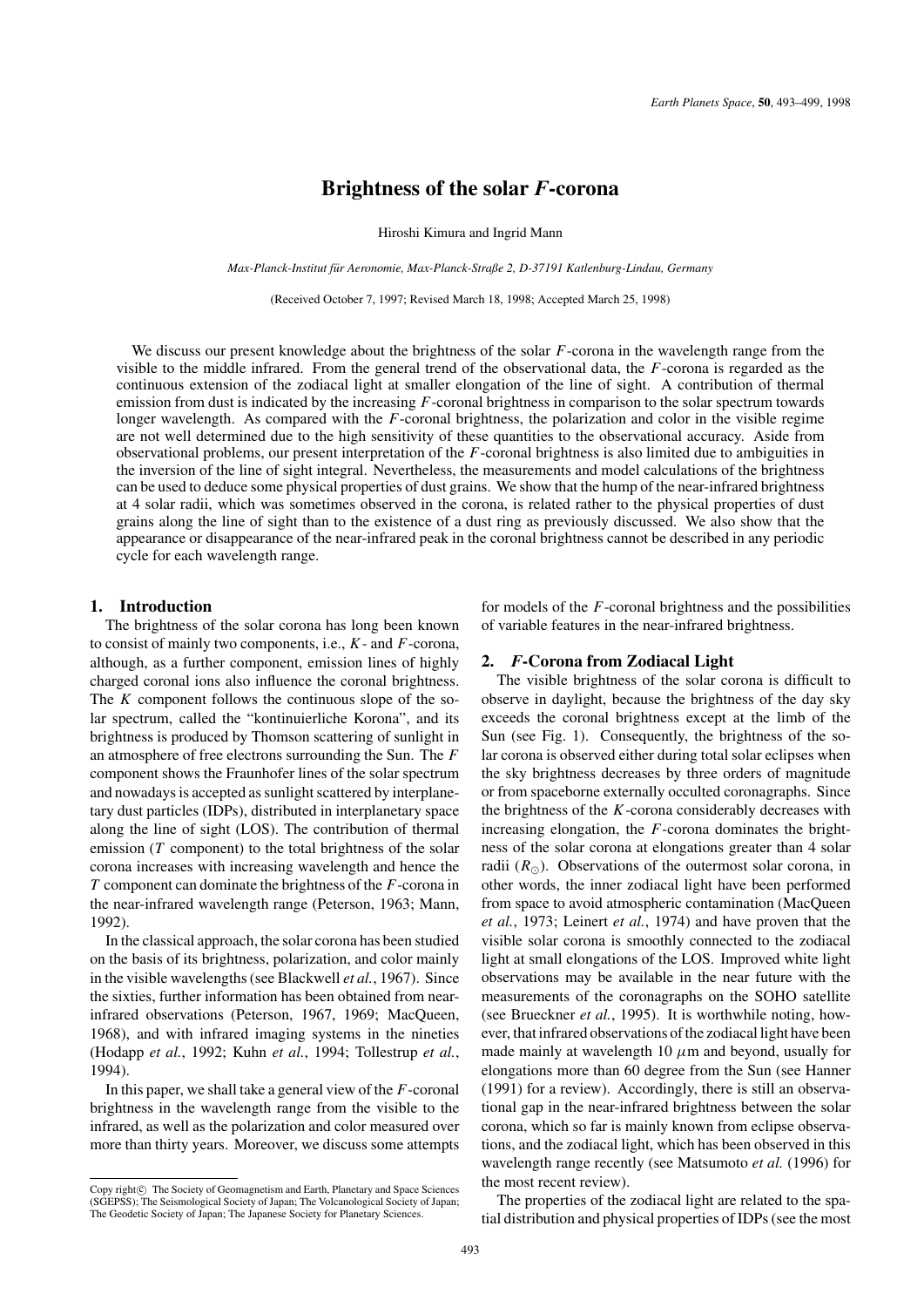

Fig. 1. The visible brightness of the solar corona in the equatorial plane of the Sun as a function of elongation. Observations: Blackwell (1955); Allen (1956); Waldmeier (1961); Gillett *et al.* (1964); Blackwell and Petford (1966a); MacQueen *et al.* (1973); Leinert *et al.* (1974); Saito *et al.* (1977); Dürst (1982); Nikolsky et al. (1983); Levasseur-Regourd (1996).

recent review of Mann (1998) for further discussion). In the same manner, the brightness of the *F*-corona depends on the spatial and size distribution of IDPs along the LOS as well as on their light-scattering and thermal properties. Since the main contribution to the zodiacal light arises from IDPs large compared to the wavelength of the scattered light (Giese *et al.*, 1978), the average scattering property of IDPs shows a strong component of light scattered in the forward direction with respect to the propagation of incident sunlight. This is referred to as the diffraction peak in the limit of large particles. The brightness produced from dust near the observer stems from the forward scattering regime, whereas the contribution of near-solar dust particles on the visible brightness of the *F*-corona (integrated along the LOS) comes from sunlight scattered at phase angles close to 90◦. Consequently, the scattered sunlight by far-solar dust particles obscures the direct detection of the near-solar dust particles in the coronal brightness. In fact, visible observations of the solar *F*corona have not shown any feature of a dust-free zone, which is expected to be present as a result of sublimation of dust particles near the Sun (Russell, 1929). Accordingly, it may not be straightforward to investigate the innermost of the zodiacal dust cloud in terms of the *F*-coronal brightness. Nevertheless, we expect that physical properties of IDPs in the inner solar system, which are not well described so far, can be derived from the properties of the *F*-corona and make its further study worthwhile. As far as the infrared brightness of the solar corona is concerned, information about the geometry of the dust cloud near the Sun could be derived from the *T* component that arises mainly from near-solar dust grains. Also observations of a feature in the near-infrared brightness have caused a discussion of dust rings near the Sun, although some of the later observations could not detect such a feature. A detailed discussion will be given later through the paper.

### **3. Polarization of the** *F***-Corona**

The linear polarization of the total  $K + F$  corona tends to decrease with increasing elongation within the corona and then to increase again into the zodiacal light. However, from the 1983 solar eclipse measurement, Isobe *et al.* (1985, 1987) derived an enhancement of the coronal polarization between 4 and 5  $R_{\odot}$ , which was concluded to be caused by scattered light of near-solar dust grains at phase angle  $\theta = 90°$ . A recent observation of the 1991 eclipse has shown no hump in the linear polarization between 3 and 6.4  $R_{\odot}$  within an upper limit of 10% for the excess polarization (Tanabé *et al.*, 1992). Although we cannot disprove the excess polarization in the 1983 measurement without further observations, the more recent observation implies that the scattered sunlight from near-solar dust particles at phase angle  $\theta \simeq 90^\circ$  yields a minor contribution to the total polarization.

The polarization of the *F*-corona can be derived from separation of the *K*- and *F*-corona by a simultaneous measurement of the total  $K + F$  coronal brightness and polarization and of the depth of Fraunhofer lines. Blackwell and Petford (1966b) obtained the polarization of the *F*-corona to be almost zero at elongations ranging from 10 to 16  $R_{\odot}$ , although two independent measurements at different eclipses of 1954 and 1963 were used for separation of the *K*- and *F*-corona. Blackwell *et al.*(1967) have modeled the *F*-coronal polarization from 5 to 16  $R_{\odot}$  at visible wavelength so that the model polarization can smoothly connect the polarization data of Blackwell and Petford (1966b). Assuming the *K*-coronal polarization to be constant beyond 5  $R_{\odot}$ , Koutchmy and Lamy (1985) also have established a model of the *F*-coronal polarization, but there is a large difference by order of magnitude between the two models mentioned above. In general, it should be emphasized that small uncertainties in the determination of the strongly polarized *K*-coronal brightness have a drastic influence on the derived *F*-coronal polarization.

Mann (1992) has attempted to derive the local properties of near-solar dust particles from the model of Blackwell *et al.* (1967) and has concluded that the local polarization of the near-solar dust grains located at heliocentric distances smaller than  $r = 0.1$  AU has a radial slope between  $r^{2.8}$  and  $r^{2.6}$  depending on model assumptions. On the other hand, the local polarization of the zodiacal light at visible wavelength has been derived by the nodes of lesser uncertainty method (see Levasseur-Regourd (1996) for a review). The local polarization of IDPs at constant phase angle  $\theta = 90^\circ$  varies as  $r^{0.5\pm0.1}$  between 0.5 and 1.4 AU from the Sun with a total value of  $0.3 \pm 0.03$  at 1 AU. The local polarization at  $\theta = 90^\circ$ steeply decreases below  $r = 0.3$  AU, which is continued into the *F*-corona and may suggest a drastic change in the physical properties of IDPs near the Sun (Levasseur-Regourd *et al.*, 1991; Mann, 1991). Further analysis, however, has shown that the derived polarization properties of dust near the Sun are not compatible with the present understanding of single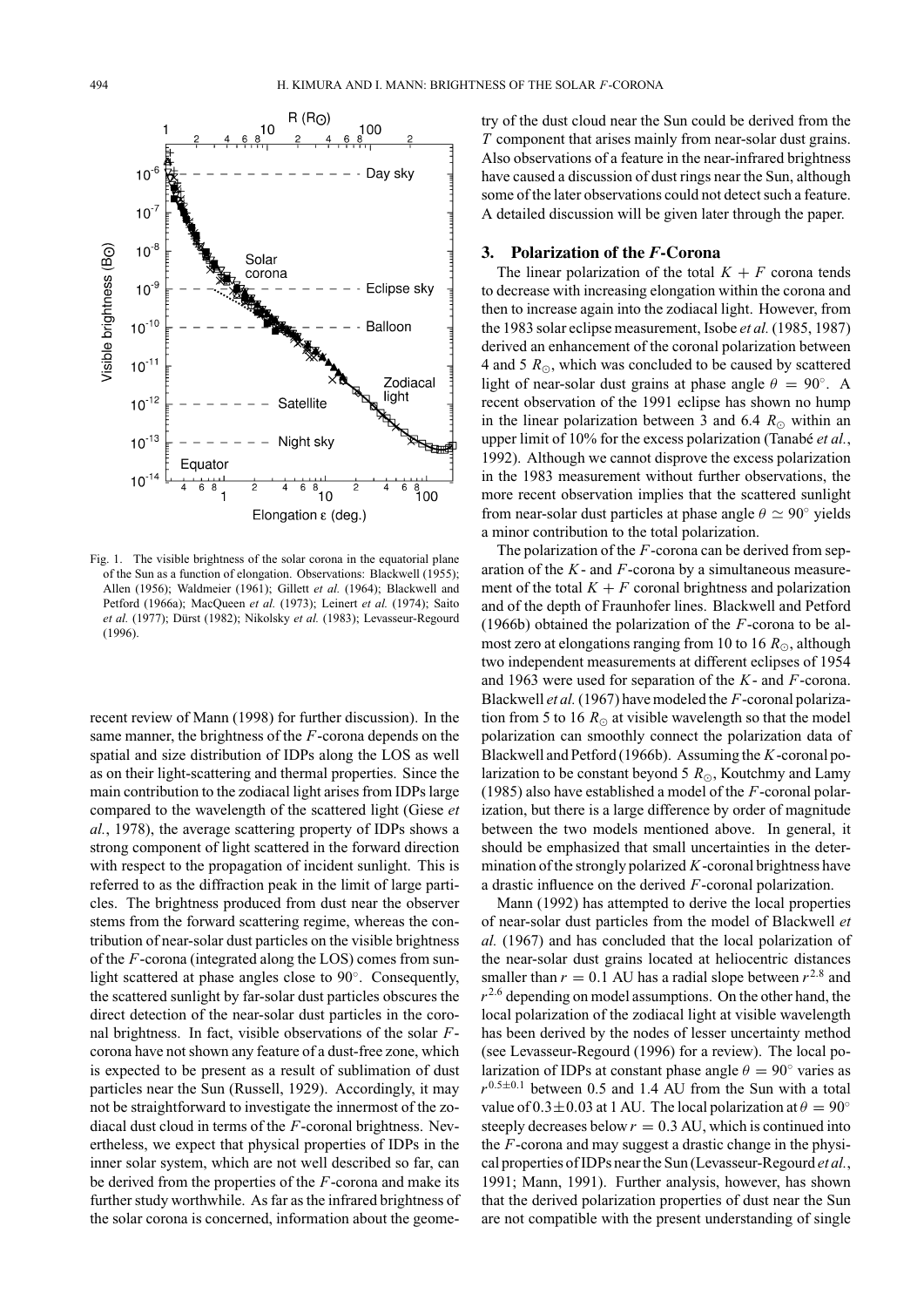particles scattering properties (Mann, 1993a). We conclude that the *F*-coronal polarization is not very well understood so far and that a further analysis needs new and better observations combined with a careful separation of the *K*- and *F*-coronal brightness.

## **4. Shape of the** *F***-Corona**

The separation of the *K*- and *F*-corona in the total brightness enables us to investigate the shape of the *F*-corona along the elongation of the LOS. A model of the *F*-corona given by Koutchmy and Lamy (1985) describes the profile of the zodiacal light and *F*-coronal brightness as  $\varepsilon^{-2.25}$  along the equator and  $\varepsilon^{-2.47}$  along the pole beyond 4  $R_{\odot}$  from the Sun, based on their compilation of *F*-corona and zodiacal light data at visible wavelength range. However, due to the different conditions of forward scattering in the *F*-coronal brightness, we cannot expect the zodiacal light and the *F*coronal brightness to be described with the same slope of elongations.

Recent discussions of the IAU commission 21 assume a radial slope of the *F*-coronal brightness of*r*−2.<sup>5</sup> in the equatorial plane and *r*−2.<sup>8</sup> in the direction of the solar poles (Leinert *et al.*, 1998). On the other hand, the radial slope of the near-infrared *F*-coronal brightness can be derived from observations of the 1991 eclipse, where the measurements with imaging detectors could give a relatively reliable description of the brightness slopes, although the sky conditions were not really good (see, e.g., Hodapp *et al.*, 1992). The equatorial and polar brightness of the near-infrared *F*-corona were described as  $B_{eq} \sim r^{-(1.9^{+0.2}_{-0.1})}$  and  $B_{pol} \sim r^{-(2.3\pm0.2)}$ , respectively, for regions inside 8  $R_{\odot}$  (MacQueen and Greeley, 1995). We conclude that the shape of the *F*-corona tends to be more spherical than the zodiacal light and that a spectral variation of its shape may result from the influence of the *T* components at larger wavelength.

#### **5. Color of the** *F***-Corona**

Figure 2 shows the wavelength dependence of the coronal brightness in units of the mean solar disk brightness  $B_{\odot}$ . The brightness data are obtained at an elongation of 4  $R_{\odot}$ along the ecliptic plane and the references are given in the figure caption. A dashed line indicates the color of the zodiacal light extrapolated to 4  $R_{\odot}$  according to the dependence of color on elongation derived from the Helios photometer measurements (cf. Leinert *et al.*, 1982). Because the Thomson scattering of coronal free electrons shows neutral color, deviations of the coronal brightness from the straight line parallel to the horizontal axis indicate the color of the *F*-corona. Concerning the visible wavelength range, the large uncertainty in the absolute observed brightness prevents us from directly comparing the color of the solar corona to that of the zodiacal light extrapolated to the elongation of 4  $R_{\odot}$ , whereas Koutchmy and Lamy (1985) have concluded a strong reddening in the *F*-corona. In the near-infrared regime, the color of the solar corona is significantly redder than that of the Sun, although the available data are scattered in magnitude. As was shown by Mann (1993b), a reddening of the solar corona in the near-infrared wavelength could arise from a thermal emission component as well as from the influence of the forward scattering of particles far from the Sun (see

Fig. 2. The brightness of the solar corona at an elongation of 4  $R_{\odot}$  in the unit of solar brightness from visible to near-infrared wavelength describes the color of the solar corona. Observations: Allen (1956); Waldmeier (1961); MacQueen (1968); Peterson (1969, 1971); Koomen *et al.* (1970); Newkirk *et al.* (1970); Pepin (1970); MacQueen *et al.* (1973); Smartt *et al.* (1974); Saito *et al.* (1977); Ajmanov and Nikolsky (1980); Rao *et al.* (1981); Dürst (1982); Mampaso *et al.* (1983); Nikolsky *et al.* (1983); Maihara *et al.* (1985); Hodapp *et al.* (1992); Tollestrup *et al.* (1994).

van de Hulst (1947) for the diffraction reddening). Measurements with high accuracy of the solar corona at visible and near-infrared wavelengths, which show the dependence of the reddening on the elongation of the LOS, would provide useful information on not only the edge of dust-free zone, but also the size distribution of IDPs along the LOS (Mann, 1993b; MacQueen *et al.*, 1996).

# **6. The Configuration of the Dust Cloud near the Sun**

Theoretical investigation of the sublimation of the hot near-solar dust has indicated that the edge of the dust-free zone for spherical quartz grains is located about 4  $R_{\odot}$  from the Sun (Over, 1958). The effect of the dust-free zone on thermal emission brightness has been supposed to cause the sharp break of the brightness at the edge of the dust-free zone (Peterson, 1963). As might have been expected, Peterson (1967, 1969) and MacQueen (1968), independently, detected a sharp peak in the near-infrared brightness of the solar corona at 4  $R_{\odot}$  from the Sun during the total solar eclipse of 1966. Because the near-infrared peak appeared simultaneously at the east and the west side of the Sun, Peterson (1967, 1969) concluded that the near-solar dust grains move in circular orbit. Based on a balloon-borne observation of the 1983 eclipse, Mizutani *et al.* (1984) have suggested the concentration of the near-solar dust cloud towards the ecliptic plane in order to explain a detected feature in the east-west side slope of the brightness. According to these observations, the near-solar dust cloud can be assumed to be symmetric with respect to the Sun and be distributed near the ecliptic plane.

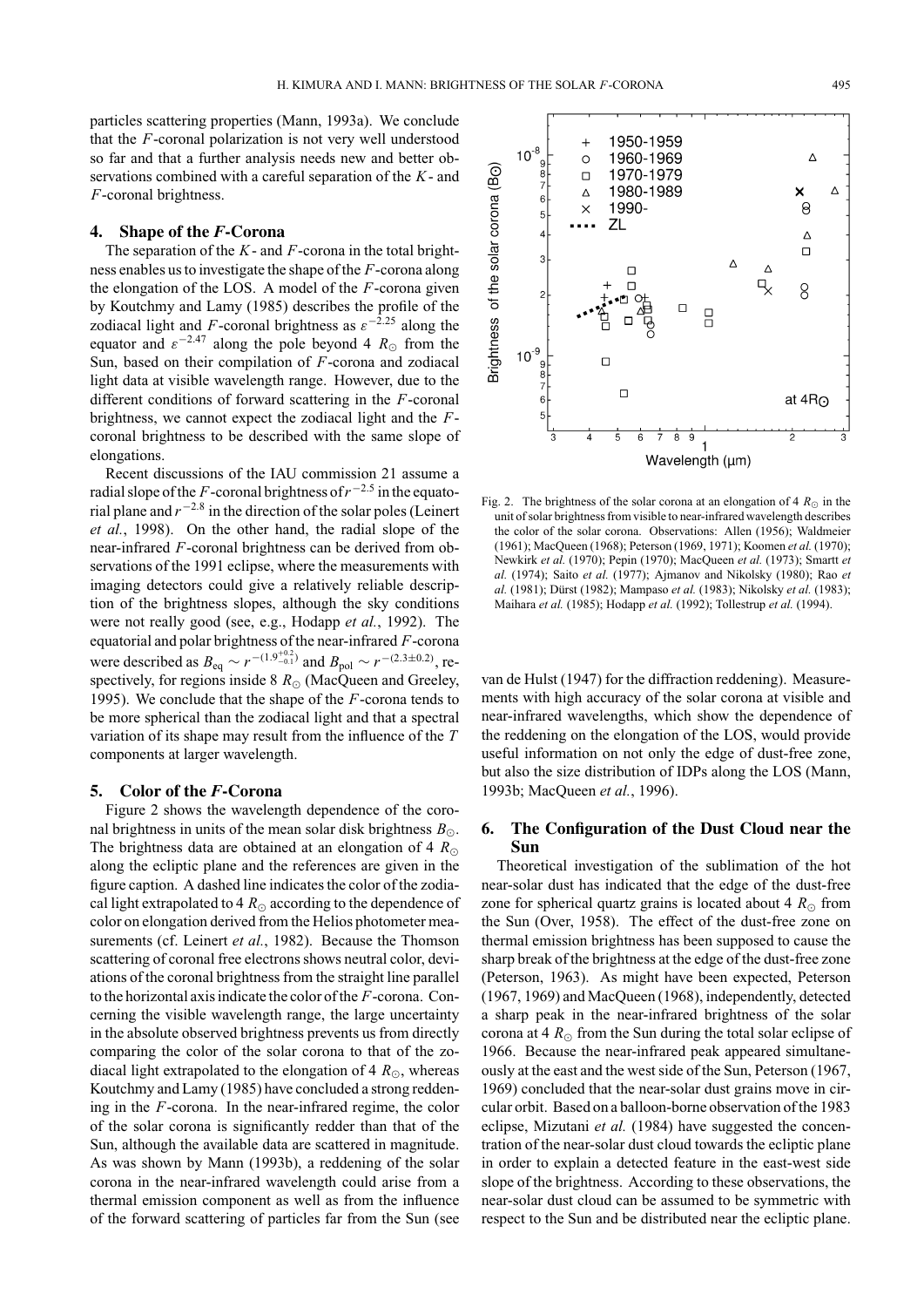The near-solar dust grains circularly orbiting near the ecliptic plane seem to be a natural consequence of the Poynting-Robertson effect on IDPs, because the Poynting-Robertson effect diminishes simultaneously the orbital eccentricity and semimajor axis of IDPs whose orbital inclinations are between  $\pm 30^\circ$  for most of the zodiacal cloud models (see Mann and Grün, 1992). This in turn suggests the correlation of the near-solar dust cloud to the zodiacal cloud.

On the basis of theoretical studies concerning the orbital evolution of circumsolar dust grains, Belton (1966, 1967) has found that the orbital evolution of dust particles is stabilized at the edge of the dust-free zone. Subsequently, Mukai and Yamamoto (1979) have constructed a model of the near-solar dust rings consisting of spherical silicate and carbon grains to explain the observed infrared brightness. Hence, the sharp peak detected in the near-infrared brightness at 4  $R_{\odot}$  has been interpreted as a result of the solar dust ring. Kimura *et al.* (1997), however, have shown that highly fluffy porous grains may not produce a remarkable ring structure around the Sun. On the one hand, Mann and MacQueen (1993) have proposed a flat radial distribution of dust number density in the vicinity of the Sun in order to explain the *F*-coronal brightness deduced from near-infrared measurement during the 1991 solar eclipse by Hodapp *et al.* (1992). Such a distribution may result from the gradual subsequent sublimation of particles of different material compositions at different distances from the Sun (see Mann *et al.*, 1994). Consequently, further analysis of dust dynamics near the Sun may be required to obtain further information on the configuration of near-solar dust cloud.

Furthermore, Kimura *et al.* (1998) have shown that a low ratio of carbon to silicate porous grains near the Sun results in the absence of the sharp peak in the near-infrared *F*-coronal brightness even if the solar dust ring exists. Therefore, the appearance of the peak feature in the near-infrared *F*-coronal brightness depends not only on the configuration of the dust clouds but also on the physical properties of the near-solar dust particles. At this point, both theoretical models and observations cannot give a final explanation to the topic of dust rings as well as brightness features.

# **7. Thermal Properties of Near-Solar Dust**

The *T* component of the coronal brightness can provide information about thermal properties of near-solar dust as well as the geometry of the dust cloud near the Sun. Multiwavelength measurements of the thermal emission brightness yield the color temperature of dust grains. Peterson (1971) has derived the color temperature of  $2160 \pm 200$  K for nearsolar dust from multi-wavelength measurement during the total solar eclipse in 1970 and has suggested the presence of carbon (graphite) grains close to the sublimation zone. Mukai and Mukai (1973) have shown from model calculations that the equilibrium temperature of spherical carbon grains at 4  $R_{\odot}$  can explain the 1970 eclipse observation. On the other hand, the analysis of multi-wavelength measurements during the 1983 total solar eclipse led to the conclusion that the enhanced brightness at 4  $R_{\odot}$  originates from thermal emission of large silicate (olivine) particles near the Sun (Mizutani *et al.*, 1984; Maihara *et al.*, 1985). Mann and MacQueen (1993) have derived from the 1991 observation by Hodapp *et al.* (1992) that an average temperature of IDPs is about 10% below the blackbody temperature and this was later shown to be consistent with the existence of silicate fluffy porous particles, which contain impurities of absorbing material (Mann *et al.*, 1994).

The existence of silicate mineral in IDPs is evident from detailed laboratory analysis of IDPs collected from the upper atmosphere of the Earth (e.g., Brownlee *et al.*, 1980) and from the detection of the silicate 10  $\mu$ m emission feature in comets that are one of the source of IDPs (e.g., Hanner *et al.*, 1994). However, there is no direct proof for the existence of silicate particles near the Sun, such as the observation of a silicate feature in the *T* component of the coronal brightness. The mid-infrared brightness of the solar corona has been measured only twice during the total solar eclipses of 1970 (Mankin *et al.*, 1974) and 1973 (Léna *et al.*, 1974). The existence of silicate particles might be suggested by these mid-infrared observations, since the brightness was considerably higher than the extrapolation from the visible brightness based on the assumption of blackbody radiation for the dust emission. The ground-based observation made by Mankin *et al.* (1974), however, was highly contaminated by sky noise, as pointed out by the authors and therefore the 10  $\mu$ m brightness of the 1970 eclipse must be regarded as only the upper limit of mid-infrared coronal radiance. Although the measurement by Léna et al. (1974) was carried out from a supersonic aircraft to decrease atmospheric noise, the observed brightness exceeded the upper limit determined by Mankin *et al.* (1974). This presumably implies that the aircraft measurement during the 1973 eclipse was contaminated by the apparatus, e.g., a window in the roof of the aircraft. Accordingly, the present observational data in the mid-infrared wavelength range do not allow the derivation of the material composition of near-solar dust particles.

# **8. Disappearance of the Excess Emission in the Near-Infrared Brightness**

Observations of the near-infrared brightness have shown that the peak feature around 4  $R_{\odot}$  from the Sun has not always been detected. Therefore, the excessive emission of the near-infrared brightness has been regarded as a temporal feature and thus several explanations have been suggested for a temporal variation in the near-infrared brightness of the *F*-corona.

Hodapp *et al.*(1992) and MacQueen *et al.*(1994) have proposed that a transient ring of near-solar grains can occasionally be supplied by the Kreutz group of sungrazing comets, because of their episodic appearance (see MacQueen and St. Cyr, 1991). As noted by Hodapp *et al.* (1992), however, it is very difficult to supply the dust into the ecliptic plane from Kreutz sungrazers, which are in orbits with high inclination. In addition, high eccentricity of the sungrazing comets prevents the cometary dust from staying in a bound orbit around the Sun and the supply of cometary dust from the sungrazer is a very local phenomenon that is inconsistent with the symmetrical feature of the near-infrared hump around  $4 R_{\odot}$  on the both side of the Sun (cf. Peterson, 1967, 1969). Although the cometary dust grains temporarily increase the coronal brightness (Michels *et al.*, 1982), the observable time is too short to explain the excess emission of near-infrared brightness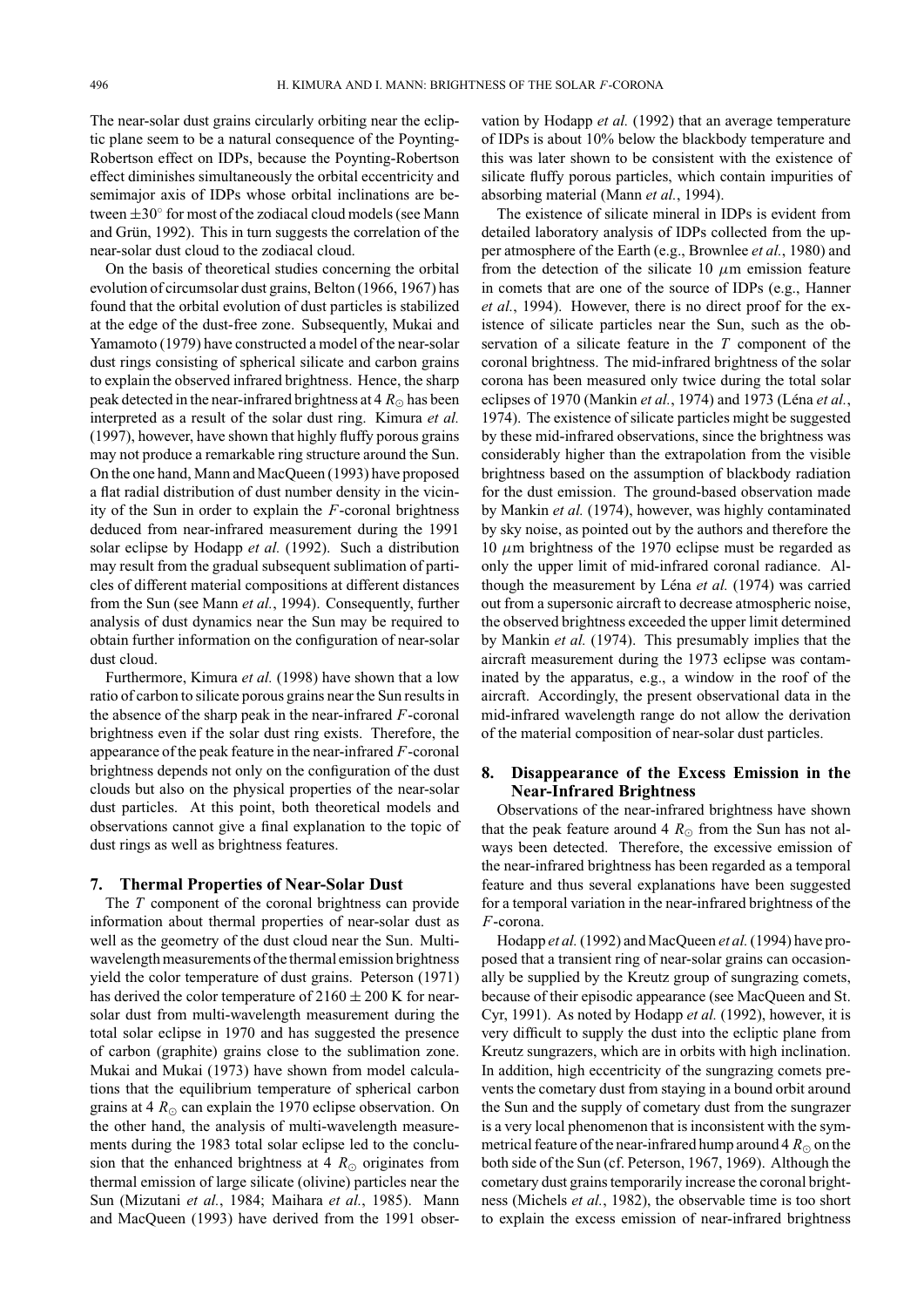detected over several months (cf. MacQueen, 1968).

On the other hand, Tanabé et al. (1992), Isobe and Satheesh-Kumar (1993a, 1993b), and C. (1995) have concluded that the temporal variation in the near-infrared brightness correlates with the solar activity cycle and therefore can be explained by the dissipation of the solar dust ring at maximum phase of the solar cycle by virtue of the Lorentz force acting on small charged grains under the strong solar magnetic field. As pointed out by Mann (1993a), however, the Lorentz force can only influence the spatial distribution of the small near-solar dust grains, which are unlikely to produce a significant part of the coronal brightness. Recently, the correlation between the solar activity cycle and the detection of the near-infrared peak in the solar *F*-corona has been rejected by Krivov *et al.* (1998a, 1998b) based on the dynamical behavior of circumsolar charged grains in the time-dependent solar magnetic field. Furthermore, the explanation for the time-variable feature of the near-infrared brightness in terms of the solar activity cycle requires to ignore artificially several observational reports, such as a detection of the peak at 4  $R_{\odot}$  in the K-band (a wavelength of 2.2  $\mu$ m) brightness during the total solar eclipse of 1970 (cf. Peterson, 1971) and no feature in the brightness at the same wavelength during the 1983 solar eclipse (cf. Mizutani *et al.*, 1984; Maihara *et al.*, 1985). Looking at observational results with care, it may be noticed that the 1983 eclipse measurement has shown the peak feature of 4  $R_{\odot}$  clearly at a wavelength of 1.65  $\mu$ m and



Fig. 3. The peak feature around 4  $R_{\odot}$  from the sun was detected (circles) at each wavelength range and then disappeared (crosses). I-band: Peterson (1971); Smartt *et al.* (1974). J-band: Mizutani *et al.* (1984); Maihara *et al.* (1985). H-band: Peterson (1971); Mizutani *et al.* (1984); Maihara *et al.*(1985); Lamy *et al.*(1992); Kuhn *et al.*(1994); Tollestrup *et al.*(1994). K-band: Peterson (1967, 1969, 1971); MacQueen (1968); Adney (1973); Strong (1974); Rao *et al.* (1981); Mampaso *et al.* (1982, 1983); Mizutani *et al.* (1984); Maihara *et al.* (1985); Hodapp *et al.* (1992); Lamy *et al.* (1992); Skomorovsky *et al.* (1992); Kuhn *et al.* (1994); MacQueen *et al.* (1994). L'-band: Mizutani *et al.* (1984); Maihara *et al.* (1985). L-band: Peterson (1967, 1969); Strong (1974); Ney (1980, private communication to Mampaso *et al.* (1983)); Mampaso *et al.* (1982, 1983); Skomorovsky *et al.* (1992).

weak enhancement without definite peak at 1.25  $\mu$ m, but the absence of any hump at other wavelengths (Mizutani *et al.*, 1984; Maihara *et al.*, 1985). This implies that we must investigate near-infrared observations at different wavelength separately. In Fig. 3, we compile observational results concerning appearance (circles) and disappearance (crosses) of the near-infrared hump at different wavelength and different years of the observations. Note that we display the observational results purely according to the observer's report without any own judgments on the reliability. As far as the data in one wavelength band are concerned, the appearance and disappearance of the infrared hump in the *F*-coronal brightness around 4  $R_{\odot}$  from the Sun does not show any cyclic variation. We can merely state from Fig. 3 that the excessive emission in the near-infrared brightness has appeared in the early observations since 1966 and disappeared in the late observations.

#### **9. Summary and Future**

Our present knowledge of the *F*-coronal brightness is still limited due to difficulties of the coronal observations, separation problems of the *K*- and *F*-component in the corona, and contamination of instrumental and atmospheric stray light components. From the general trend of the data, the *F*corona is the continuation of the zodiacal light at smaller elongation of the LOS. The *F*-coronal polarization and color in the visible regime are not accurately determined so far, but we can expect space experiments, such as those on SOHO to yield a better understanding in the near future. However, even with a reliable data set, the analysis of the near-solar dust cloud is difficult, mainly due to problems of the LOS inversion from the *F*-coronal brightness. At this point, further knowledge of the spectral slope of the coronal brightness especially of the near-infrared brightness would be helpful. In general, the infrared brightness of the *F*-corona may provide more information on the physical properties and spatial distribution of near-solar dust particles than the visible brightness does.

As far as the spatial distribution of dust near the Sun is concerned, dynamical effects may cause a dust ring around the Sun, which is often discussed to cause a peak feature in the thermal emission brightness. On the other hand, model calculations have also shown that the existence of the dust-free zone alone can yield a peak feature in the thermal emission brightness as well. However, its appearance in the coronal brightness depends on the material composition of the nearsolar dust particles, regardless of the existence of a solar dust ring around the Sun.

The spatial distribution of near-solar dust grains around the Sun is still the subject of debate from the available data and can only partly be derived from near-earth observations. Experiments on a mission to the inner solar system, such as a solar probe mission may provide further knowledge about the dust environment near the Sun. We have shown that the hump of the near-infrared brightness at 4  $R_{\odot}$  has not appeared in any periodic cycle at each wavelength range. Nevertheless, the disappearance of the near-infrared feature is still an open question and raises the question of a temporal variation in the near-solar dust cloud. For a further exploration of this issue, long term observations may be necessary.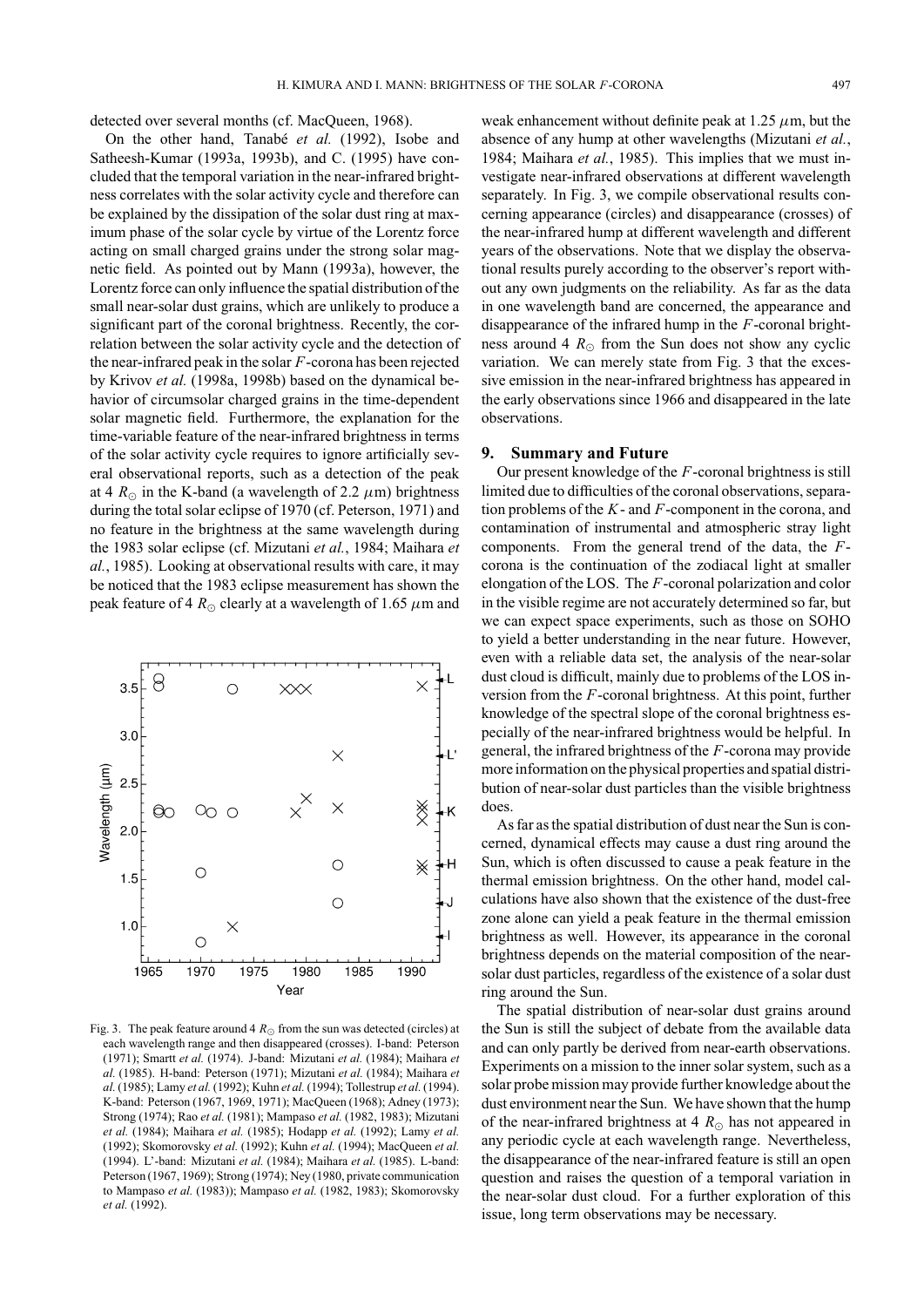**Acknowledgments.** We would like to thank James F. McKenzie, Alexander Krivov, Klaus Scherer, Peter Hillebrand, and Natalia Krivova for useful suggestions and discussions and Valery Dikarev for his kind help. We also thank the anonymous referee for useful comments. This work is partly supported by the Japan Society for the Promotion of Science (JSPS) and by the BMBF.

#### **References**

- Adney, K. J., Reduction of data, balloon-borne infrared coronagraph flight of October 24, 1971, NASA Report, October 1973 (UMASS-ARF-73-284), cited by Strong (1974).
- Ajmanov, A. K. and G. M. Nikolsky, The colour of the solar corona and dust grains in it, *Solar Phys.*, **65**, 171–179, 1980.
- Allen, C. W., Coronal photometry at the eclipse of 1954 June 30, *Mon. Not. Roy. Astron. Soc.*, **116**, 69–76, 1956.
- Belton, M. J. S., Dynamics of interplanetary dust, *Science*, **151**, 35–44, 1966.
- Belton, M. J. S., Dynamics of interplanetary dust particles near the Sun, in *The Zodiacal Light and the Interplanetary Medium*, edited by J. L. Weinberg (NASA SP-150), pp. 301–306, NASA, Washington, 1967.
- Blackwell, D. E., A study of the outer corona from a high altitude aircraft at the eclipse of 1954 June 30, *Mon. Not. Roy. Astron. Soc.*, **115**, 629–649, 1955.
- Blackwell, D. E. and A. D. Petford, Observations of the 1963 July 20 solar eclipse I. Spectroscopic separation of the *F* and *K* components of the solar corona at large distances from the Sun, *Mon. Not. Roy. Astron. Soc.*, **131**, 383–398, 1966a.
- Blackwell, D. E. and A. D. Petford, Observations of the 1963 July 20 solar eclipse II. The electron density in the solar corona in the region 5 <  $R/R_0 < 16$  obtained from measurements of Fraunhofer line depth, and the polarization of the *F* corona, *Mon. Not. Roy. Astron. Soc.*, **131**, 399– 406, 1966b.
- Blackwell, D. E., D. W. Dewhirst, and M. F. Ingham, The zodiacal light, *Adv. Astron. Astrophys.*, **5**, 1–69, 1967.
- Brownlee, D. E., L. Pilachowski, E. Olszewski, and P. W. Hodge, Analysis of interplanetary dust collections, in *Solid Particles in the Solar System*, edited by I. Halliday and B. A. McIntosh, pp. 333–342, Reidel, Dordrecht, 1980.
- Brueckner, G. E., R. A. Howard, M. J. Koomen, C. M. Korendyke, D. J. Michels, J. D. Moses, D. G. Socker, K. P. Dere, P. L. Lamy, A. Llebaria, M. V. Bout, R. Schwenn, G. M. Simnett, D. K. Bedford, and C. J. Eyles, The large angle spectroscopic coronagraph (LASCO) Visible light coronal imaging and spectroscopy, *Solar Phys.*, **162**, 357–402, 1995.
- C., D. P., Variability of circumsolar dust ring, *Solar Phys.*, **159**, 181–190, 1995.
- Dürst, J., Two colour photometry and polarimetry of the solar corona of 16 February 1980, *Astron. Astrophys.*, **112**, 241–250, 1982.
- Giese, R. H., K. Weiss, R. H. Zerull, and T. Ono, Large fluffy particles: a possible explanation of the optical properties of interplanetary dust, *Astron. Astrophys.*, **65**, 265–272, 1978.
- Gillett, F. C., W. A. Stein, and E. P. Ney, Observations of the solar corona from the limb of the Sun to the zodiacal light, July 20, 1963, *Astrophys. J.*, **140**, 292–305, 1964.
- Hanner, M. S., The infrared zodiacal light, in *Origin and Evolution of Interplanetary Dust*, Astrophysics and Space Science Library, Vol. 173, edited by A. C. Levasseur-Regourd and H. Hasegawa, pp. 171–178, Kluwer, Dordrecht, 1991.
- Hanner, M. S., D. K. Lynch, and R. W. Russell, The 8-13 micron spectra of comets and the composition of silicate grains, *Astrophys. J.*, **425**, 274– 285, 1994.
- Hodapp, K.-W., R. M. MacQueen, and D. N. B. Hall, A search during the 1991 solar eclipse for the infrared signature of circumsolar dust, *Nature*, **355**, 707–710, 1992.
- Isobe, S. and A. Satheesh-Kumar, An explanation for time dependent variability of the solar dust ring, *Astrophys. Space Sci.*, **205**, 297–303, 1993a.
- Isobe, S. and A. Satheesh-Kumar, An effect of Lorentz force on interplanetary dust, in *Meteroroids and Their Parent Bodies*, edited by J. Štohl and I. P. Williams, pp. 381–385, Astronomical Inst. Slovak Acad. Sci., Bratislava, 1993b.
- Isobe, S., T. Hirayama, N. Baba, and N. Miura, Optical polarization observations of circumsolar dust during the 1983 solar eclipse, *Nature*, **318**, 644–646, 1985.
- Isobe, S., T. Hirayama, N. Baba, and N. Miura, Optical coronal polarization and solar dust ring, *Publ. Astron. Soc. Japan*, **39**, 667–677, 1987.

Kimura, H., H. Ishimoto, and T. Mukai, A study on solar dust ring formation

based on fractal dust models, *Astron. Astrophys.*, **326**, 263–270, 1997.

- Kimura, H., I. Mann, and T. Mukai, Influence of dust shape and material composition on the solar *F*-corona, *Planet. Space Sci.*, 1998 (in press).
- Koomen, M. J., J. D. Purcell, and R. Tousey, Rocket observations of the corona on March 7, 1970, *Nature*, **226**, 1135–1138, 1970.
- Koutchmy, S. and P. L. Lamy, The *F*-corona and the circum-solar dust evidences and properties [G. Nikolsky memorial lecture], in *Properties and Interactions of Interplanetary Dust*, Astrophysics and Space Science Library, Vol. 119, edited by R. H. Giese and P. Lamy, pp. 63–74, Reidel, Dordrecht, 1985.
- Krivov, A., I. Mann, and H. Kimura, The circumsolar dust complex and solar magnetic field, *Earth Planets Space*, **50**, this issue, 551–554, 1998a.
- Krivov, A., H. Kimura, and I. Mann, Dynamics of dust near the Sun, *Icarus*, 1998b (in press).
- Kuhn, J. R., H. Lin, P. Lamy, S. Koutchmy, and R. N. Smartt, IR observations of the *K* and *F* corona during the 1991 eclipse, in *Infrared Solar Physics*, IAU Symp. No. 154, edited by D. M. Rabin, J. T. Jefferies, and C. Lindsey, pp. 185–197, Kluwer, Dordrecht, 1994.
- Lamy, P., J. R. Kuhn, H. Lin, S. Koutchmy, and R. N. Smartt, No evidence of a circumsolar dust ring from infrared observations of the 1991 solar eclipse, *Science*, **257**, 1377–1380, 1992.
- Leinert, C., H. Link, and E. Pitz, Rocket photometry of the inner zodiacal light, *Astron. Astrophys.*, **30**, 411–422, 1974.
- Leinert, C., I. Richter, E. Pitz, and M. Hanner, Helios zodiacal light measurements—a tabulated summary, *Astron. Astrophys.*, **110**, 355–357, 1982.
- Leinert, Ch., S. Bowyer, L. K. Haikala, M. S. Hanner, M. G. Hauser, A.-Ch. Levasseur-Regourd, I. Mann, K. Mattila, W. T. Reach, W. Schlosser, H. J. Staude, G. N. Toller, J. L. Weiland, J. L. Weinberg, and A. N. Witt, The 1997 reference of diffuse night sky brightness, *Astron. Astrophys. Suppl. Ser.*, **127**, 1–99, 1998.
- Léna, P., Y. Viala, D. Hall, and A. Soufflot, The thermal emission of the dust corona, during the eclipse of June 30, 1973, *Astron. Astrophys.*, **37**, 81–86, 1974.
- Levasseur-Regourd, A. C., Optical and thermal properties of zodiacal dust, in *Physics, Chemistry, and Dynamics of Interplanetary Dust*, A.S.P. Conf. Ser., Vol. 104, edited by B. Å. S. Gustafson and M. S. Hanner, pp. 301– 308, Astronomical Society of the Pacific, San Francisco, 1996.
- Levasseur-Regourd, A. C., J. B. Renard, and R. Dumont, The zodiacal cloud complex, in *Origin and Evolution of Interplanetary Dust*, Astrophysics and Space Science Library, Vol. 173, edited by A. C. Levasseur-Regourd and H. Hasegawa, pp. 131–138, Kluwer, Dordrecht, 1991.
- MacQueen, R. M., Infrared observations of the outer solar corona, *Astrophys. J.*, **154**, 1059–1076, 1968.
- MacQueen, R. M. and B. W. Greeley, Solar coronal dust scattering in the infrared, *Astrophys. J.*, **440**, 361–369, 1995.
- MacQueen, R. M. and O. C. St. Cyr, Sungrazing comets observed by the Solar Maximum Mission coronagraph, *Icarus*, **90**, 96–106, 1991.
- MacQueen, R. M., C. L. Ross, and T. Mattingly, Observations from space of the solar corona/inner zodiacal light, *Planet. Space Sci.*, **21**, 2173–2179, 1973.
- MacQueen, R. M., K.-W. Hodapp, and D. N. B. Hall, Infrared coronal observations at the 1991 solar eclipse, in *Infrared Solar Physics*, IAU Symp. No. 154, edited by D. M. Rabin, J. T. Jefferies, and C. Lindsey, pp. 199–203, Kluwer, Dordrecht, 1994.
- MacQueen, R. M., W. C. Davidson, and I. Mann, The role of particle size in producing the *F*-coronal scattered brightness, in *Physics, Chemistry, and Dynamics of Interplanetary Dust*, A.S.P. Conf. Ser., Vol. 104, edited by B. Å. S. Gustafson and M. S. Hanner, pp. 349-352, Astronomical Society of the Pacific, San Francisco, 1996.
- Maihara, T., K. Mizutani, N. Hiromoto, H. Takami, and H. Hasegawa, A balloon observation of the thermal radiation from the circumsolar dust cloud in the 1983 total eclipse, in *Properties and Interactions of Interplanetary Dust*, Astrophysics and Space Science Library, Vol. 119, edited by R. H. Giese and P. Lamy, pp. 55–58, Reidel, Dordrecht, 1985.
- Mampaso, A., C. Sánchez-Magro, and J. Buitrago, Near infrared emission from the solar corona, in *Sun and Planetary System*, Astrophysics and Space Science Library, Vol. 96, edited by W. Fricke and G. Teleki, pp. 257–258, Reidel, Dordrecht, 1982.
- Mampaso, A., C. Sánchez-Magro, M. J. Selby, and A. D. MacGregor, Infrared observations of the thermal emission from the corona, *Rev. Mexicana Astron. Astrof.*, **8**, 3–6, 1983.
- Mankin, W. G., R. M. MacQueen, and R. H. Lee, The coronal radiance in the intermediate infrared, *Astron. Astrophys.*, **31**, 17–21, 1974.
- Mann, I., Interplanetary dust close to the Sun, in *Origin and Evolution of Interplanetary Dust*, Astrophysics and Space Science Library, Vol. 173,